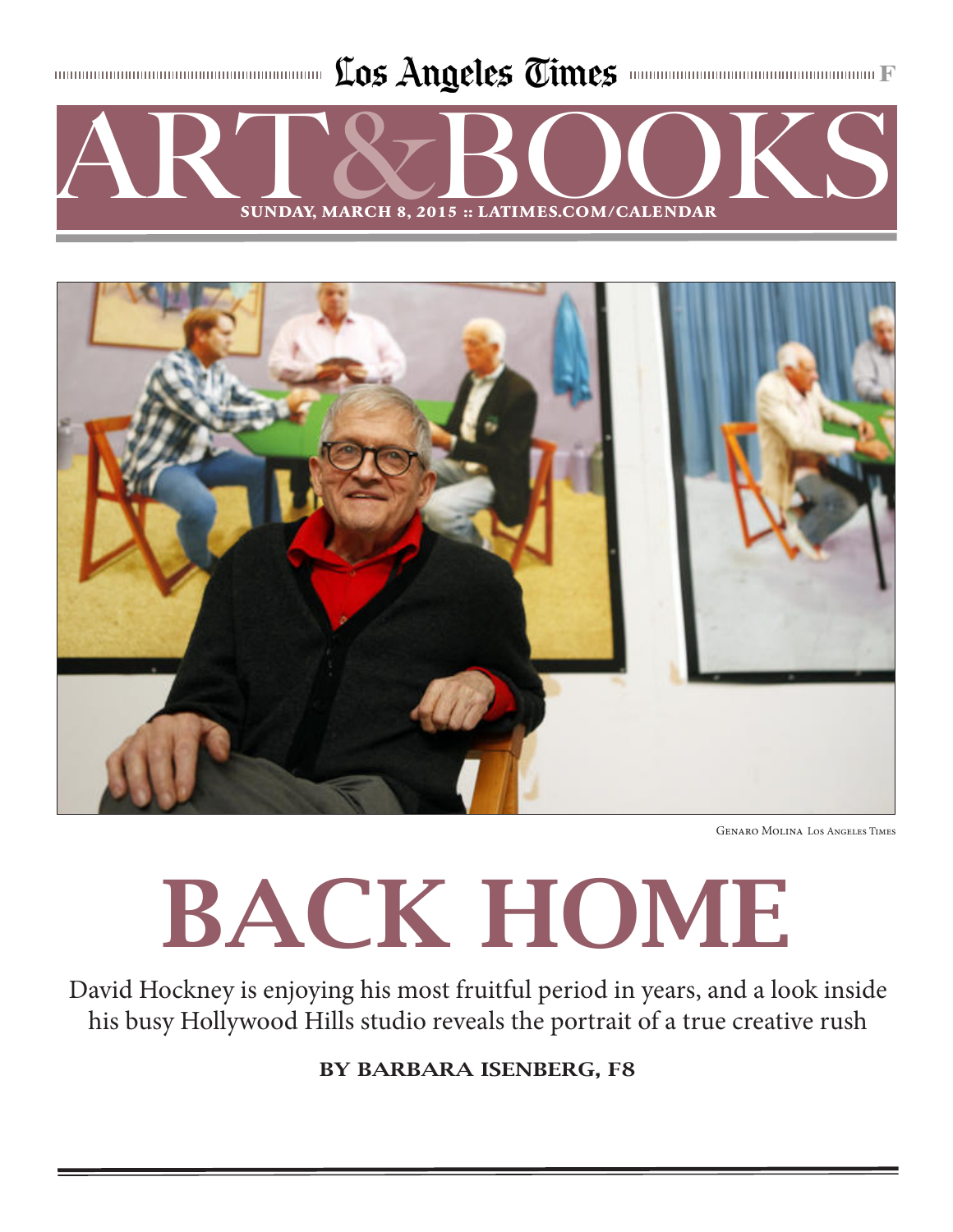### F8 SUNDAY, MARCH 8, 2015 **LOS Angeles Times** LATIMES.COM/CALENDAR

#### **ART**

## Flush with creative energy

A visit to David Hockney's Hollywood Hills studio finds the artist in the grip of several muses.

#### By Barbara Isenberg

There have been few better times to visit David Hockney's studio in the Hollywood Hills. He says he's having his most productive period of the last 20 years, and it certainly appears that way. The studio walls are full of new photographs and new portraits, one painted just that morning, and he has major gallery exhibitions coming soon in Los Angeles and London.



**DAVID HOCKNEY**, shown at his studio in the Hollywood Hills where his new photographs and portraits dot the walls with other work, says he's in a fruitful phase

Hockney, 77, is sitting comfortably in the studio, smoking his customary Camel cigarette and admiring his new work. He does not get up; rather, he tells a guest to sit down next to him in a matching bluish-green worn velvet chair. It's the best view in the place, he suggests, so just look straight ahead. Look at that wall of brand-new photographs he refers to as "3-D without the glasses."

In truth, a visitor doesn't know where to look first. Besides the large-scale photographs straight ahead, there are several 3-foot-by-4-foot portraits tacked to the wall on the right, and on the left is a neat line of more than 50 smaller inkjet prints of his full portrait output — so far. And though Hockney looks a bit frail, swathed in layers of sweaters, he is animated and clearly enjoying himself.

He is doing exactly what he wants, and he traces this productive time to stimulation from a museum-packed New York visit last fall. "I saw twelvehundred paintings by Matisse and Picasso on that trip," he says. "There were the Matisse cutouts at the Museum of Modern Art, the Cubist show at the Metropolitan Museum, and Picasso shows at Gagosian and Pace [galleries]. I came back absolutely thrilled with what I saw.

"We came back on a Sunday, and on Monday morning I was painting away," he says. "I realized Picasso worked every day. That's what you must do."

As his hearing declines, the studio is also a comfortable place to be. "I hardly go out now because I'm too deaf," says Hockney, who has worn hearing aids for more than 20 years. "Most of the time, if you go out, it's to listen to something, and I'm not good at listening now. I can't hear music anymore. I can't hear the high notes, and I can't hear the low notes. It's gone for me now, music."

Hockney, an Englishman who loves opera and long designed opera sets, is reading more and gadding about less. "I never go to openings," he confides. "I can't hear anybody. It's as if you're there and not there. I'd rather be not there. So I don't go out much. I go to bed at 9:30."

After eight years of living and working mainly in Bridlington, Yorkshire, 60 miles from where he was born, Hockney moved back to Los Angeles in summer 2013.

A 23-year-old studio assistant, Dominic Elliott, died in March of that year after ingesting drugs and other substances, the most serious of a series of blows. A few months earlier, vandals had painted graffiti on a large nearby tree, a favorite subject of his paintings, then sawed it down. The incident sent him to bed for two days. He also had what he describes as "a tiny" stroke. For six months, he drew with only charcoal.

Soon after, he headed back to his longtime, colorful Los Angeles home, a few steps down from the studio and under the clear blue skies that first lured him here in the '60s. Back in the California sunshine he popularized in paint, he has created his own parallel universe, bringing the outside in by inviting painting, photography and film subjects to perform for his camera or sit for portraits.

He'd begun widening his studio guest list before he left Bridlington, where visitors included jugglers whom he immortalized in a short multi-camera video later shown at LACMA and elsewhere. Last summer, invitations went to dancers who gave him a sense of dance and movement as he created a circle painting in homage to Henri Matisse's "The Dance" (La Danse).

The most ambitious of his studio work these days is his ongoing portrait project. Begun last year, it has already involved individual visits by dozens of people, who come to the studio to be painted. Most are members of an eclectic group of friends and staff, a de facto acting company that has appeared in many of his earlier portraits and photos.